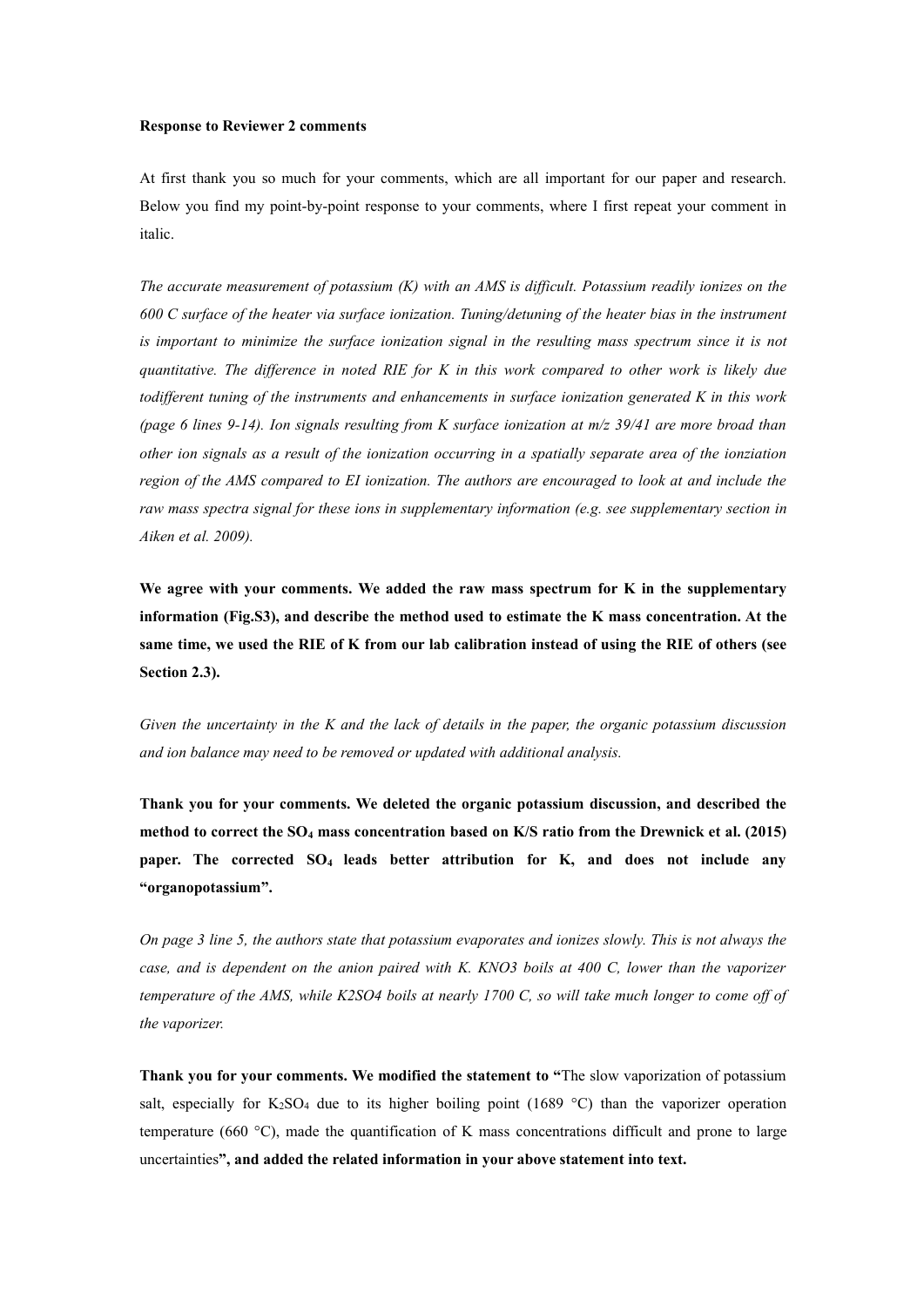*The measurements were performed at 2 dif erent sites approximately 9 km apart (Page 3 line 9). Another key dif erence in sitesis the sampling heights which is mentioned, but not discussed in detail.* The ASRC site measures at an altitude of 81m, whereas the ACHD site measures at only 8 m above the *ground. Is there anyway to clearly identify that the plumes measured at the 2 sitesare similar? Could local emissions from people at the ground and commercially available fireworks/sparklers be contributing to the lower sampling height ASRC?*

**Thank you for your comments. The corrected PM<sup>1</sup> concentration at ASRC was near to the PM2.5 concentration at ACHD, which indicated that the instruments at ACHD missed the strongest aerosol plume. This would be caused by the lower altitude (8m) of this site, compared to that of the Empire State Plaza (48m). Due to short distance between these two locations place and weak easterly winds, the aerosol plume did not efficiently diffuse to the lower level. It seems like that the instrument at ACHD just measured the lowest part of the aerosol plume. We added detailed** discussion of the transport in the text(Section 3). Due to the laws in the city of Albany, which did **not allow people to light fireworks themselves around Empire State Plaza, and considering the** long duration of aerosol concentration; and that this was the only big FW display in the vicinity,<br>it is reasonable to believe the aerosol measured from ACHD and ASRC site were both from the **plaza FW displays.**

As the authors indicate, the lidar data suggests an elevated plume at 400 m, so are the lower altitude *sampling locations more likely sampling ground level emissions mixing up, or higher altitude emissions mixing down? Thisis an important question since the chemical composition may either be for large fireworks or for consumer fireworks which may have significant dif erences (e.g. sparklers vs rockets etc.).*

**Thank you for your comments. We have rewritten the paragraph in section 3.3 to describe the transport process. Our bestexplanation is that the wind caused different types of transport at different altitudes (or layers in the collapsing nocturnal boundary layer). Above 200m, wind was weak easterlies, while below 200m, the wind was still disarrayed (or calm). It seems that the higher level wind transported the most intense high level firework plume (such as the big rockets) faster to the west, while the lower level firework plume will move slower, which would match the time difference between the occur of these two plumes. We think our instrument measured the lower level aerosol plume during the event period and missed the higher level one. And based on the Albany Firework law, there were no consumer fireworks allowed at Empire State Plaza. So we think these two plumes were both from the FW displays, while the higher partmoved faster to west.**

The PMF analysis of the data is interesting, but the authors provide no details in why the 5 factor *solution was chosen over higher or lower factor solutions. Did the authors investigate any rotation of*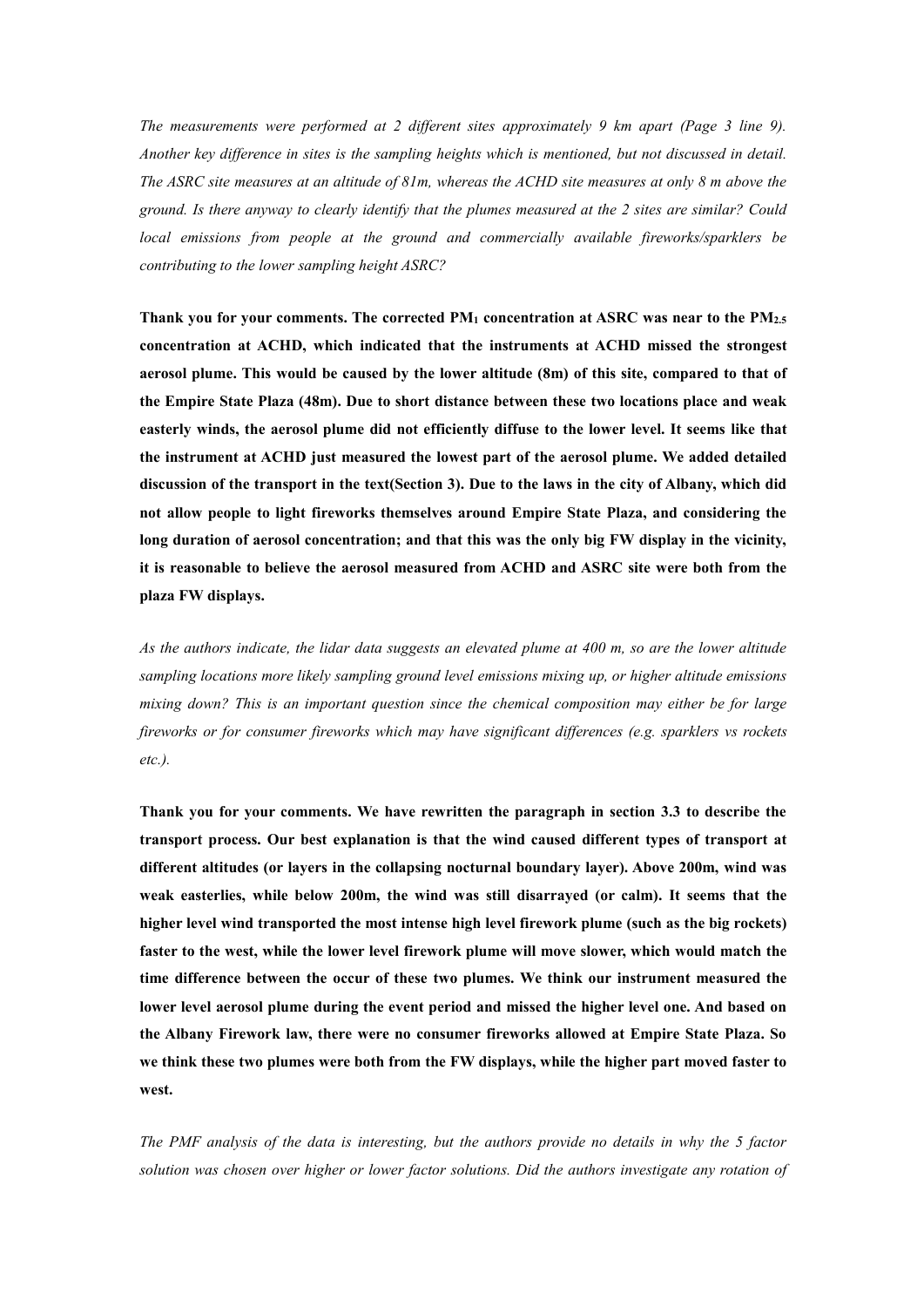*the data using the fpeak parameters?*

**Thank you for your comments. We added the related discussion in the supplement to show why** we choose 5 factors. And we did the analysis using different fpeak parameters with a step of 0.2.<br>We choose 0.2 for fpeak value based on the lowest O.

In the supplementary, the mass spectrum for the HOA spectra has a higher signal from  $m/z$  55 than 57, this may indicate a mixed cooking and traffic factor (see Mohr et al. 2012). Figure 5 indicates that the *dif erence between the FW and the LV-OOA is primarily due to lower m/z 44 (and by frag-table* extension  $m/z$  28) and BBOA markers 60 and 73. While this graphic is useful, it may be more helpful to *show this as a % change: (LV-OOAFW- OOA)/LV-OOA \* 100% (e.g. Alfarra et al. 2006).Further, given that BBOA is also elevated anytime the FW-OOA is elevated, could these two factors be "trading mass" to make up for non-static source mass spectra?*

**Thank you for your comments. We added the related information about the signal of m/z 55 and 57 into the text, and relative variation of the mass spectrum of FW-OOA and LV-OOA in the supplement. There is also information about the temporal behavior of the factors,indicating some difference between the BBOA and FW-OOA. There could be some mixing of these factors during the event, but this would change the FW-OOA by at most roughly 10%.**

Specific Comments: Page 4 line 9: With a 9 meter inlet and a silica diffusion dryer, could the authors *comment on the estimated line losses from their sampling inlet?*

**Thank you for your comments. We calculated the particle loss based the particle loss calculator (http://www.mpch-mainz.mpg.de/~drewnick/PLC/). The flow rate for the 9 meter inlet was roughly a few hundred LPM, so we found there was little loss for it. We calculated the particle loss for the other tubes and dryers.**

Figure 7 should remind the reader of the EDT UTC time difference, or better, change the axis to local *time (EDT).*

## **Thank you for your comments. We corrected to EDT time scale.**

*References: Aiken, A. C., et al.: Mexico City aerosol analysis during MILAGRO using high resolution aerosol mass spectrometry at the urban supersite (T0)- Part 1: Fine particle composition and organic source apportionment, 9(17), 6633*–*6653, 2009.*

*Alfarra, M. R., et al.: A mass spectrometric study of secondary organic aerosols formed from the photooxidation of anthropogenic and biogenic precursors in a reaction chamber, ACP, 6(12), 5279*– *5293, 2006.*